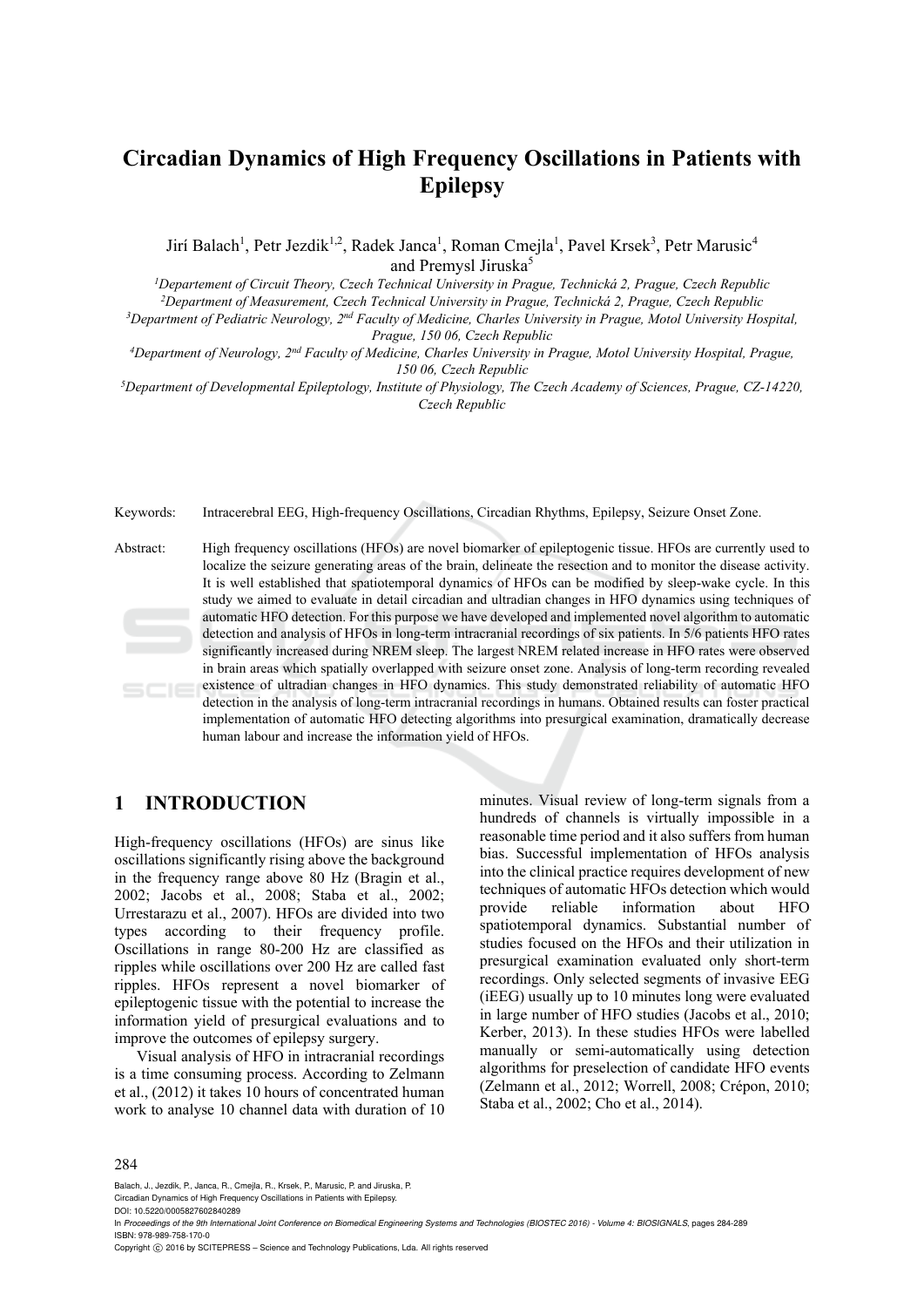| Patient<br>number | Age $/$<br>Gender | MRI findings | Number of channels of<br>implanted electrodes | Sampling<br>frequency (Hz) | Record length<br>(hours.) |
|-------------------|-------------------|--------------|-----------------------------------------------|----------------------------|---------------------------|
|                   | child/M           | FCD Ib       | 122                                           | 1000*                      | 12                        |
|                   |                   |              |                                               |                            |                           |
|                   | adult/F           | Normal       | 128                                           | 512                        | 24.5                      |
|                   | adult/F           | FCD susp.    | 128                                           | 512                        | 22.5                      |
|                   | child/M           | FCD IIb      |                                               | 1000*                      | 22                        |
|                   | adult/F           | FCD Ia       | 128                                           | 512                        | 12                        |
| h                 | child/M           | FCD IIb      | 109                                           | 1000*                      | 14.5                      |

Table 1: Summary of patient dataset information; \*Original frequency, resampled to 512Hz.

The advantage of algorithms of automated HFO detection is their capability to analyse large amount of data in a relatively short time. Recordings are analysed with the same conditions and by the same measures and obtained results are not biased. The major downside of automated algorithms represents inconsistent number of false detections.

Several studies have demonstrated that spatial distribution of HFOs correlates with the localization of seizure onset zone (Bagshaw et al., 2009; Brázdil et al., 2010; Jacobs et al., 2009, 2008; Urrestarazu et al., 2007). Moreover, resection of HFO generating regions has been associated with better surgical outcomes (Akiyama et al., 2011; Cho et al., 2014; Fujiwara et al., 2012; Haegelen et al., 2013; Sakuraba et al., 2015). Long-term HFOs dynamics and spatiotemporal profile are, however, modulated by several factors like levels of inhibition, vigilance and by sleep. It has been shown that HFO rate increases during slow wave sleep (Clemens et al., 2007) Bagshaw et al., 2009) but individual stages of NREM sleep (NREM1-NREM4) do not influence HFO rates. Ripples and the fast ripples were confined to SOZ during NREM. Another study demonstrated that good surgical outcome was achieved, if the resection involved brain tissue where ripples occurred during REM stage (Sakuraba et al., 2015).

These long-term changes in HFO properties must be taken in account in analysis of HFOs and interpretation of the results. In the current study, we aimed to examine the long-term HFO dynamics using automatic HFO detector (Balach et al., 2014).

### **2 DATA & METHODS**

#### **2.1 Database**

We analyzed long-term recordings from three paediatric and three adult patients implanted with subdural and/or depth electrodes as a part of the presurgical examination (Table 1.). Signals were sampled at 512 Hz (adults) and 1 kHz (children). High sampling rate signals were resampled to 512 Hz. The average length of recordings was  $17.9 \pm 5.7$ hours. Each dataset contained  $114 \pm 22$  contacts. Electrode contacts inside the SOZ were marked by experienced neurologists. The SOZ was defined as the area of the brain with the earliest occurrence of ictal discharges (Litt et al., 2001; Marsh et al., 2010; Thornton et al., 2011). Research procedures and data collection were approved by the institutional ethical committee and patient or parent informed consent was obtained.

### **2.2 Methodology**

HFO detector was applied to recorded data. The HFO detection algorithm is based on the dynamical thresholding of short-time energy changes, followed by calculation of the number of cycles within the detected HFO event and identification of peak frequency within HFO frequency bands (Balach et al., 2014). To obtain average HFO rate per minute we used 5-minute sliding window with 80% overlap. Due to high inter-patient variance of HFO rate, the rate was normalized by maximal rate observed in each dataset. Evaluation of circadian changes in HFO properties required identification of sleep and wakefulness. Because standard polysomnographic (PSG) signals (scalp EEG, EOG and EMG) could not be recorded during invasive monitoring, we determined the sleep and wakefulness indirectly from iEEG. First, signals with frequent interictal epileptiform discharges were removed. The discharges were detected using highly sensitive spike detector (Janca et al., 2014).Channels with interictal epileptiform discharge rate higher than the first quartile were excluded. Selected data were band-pass filtered in 2-15 Hz, segmented by 3.5 minutes window with 70 % overlap. For each data segment we calculated mean energy and signal zero crossing frequency. To minimize the energetic and spectral impact of artefacts, both parameters were normalised by their 99th percentiles and recalculated to a *PSG parameter.* This parameters represents frequency to energy ratio, eq. 1.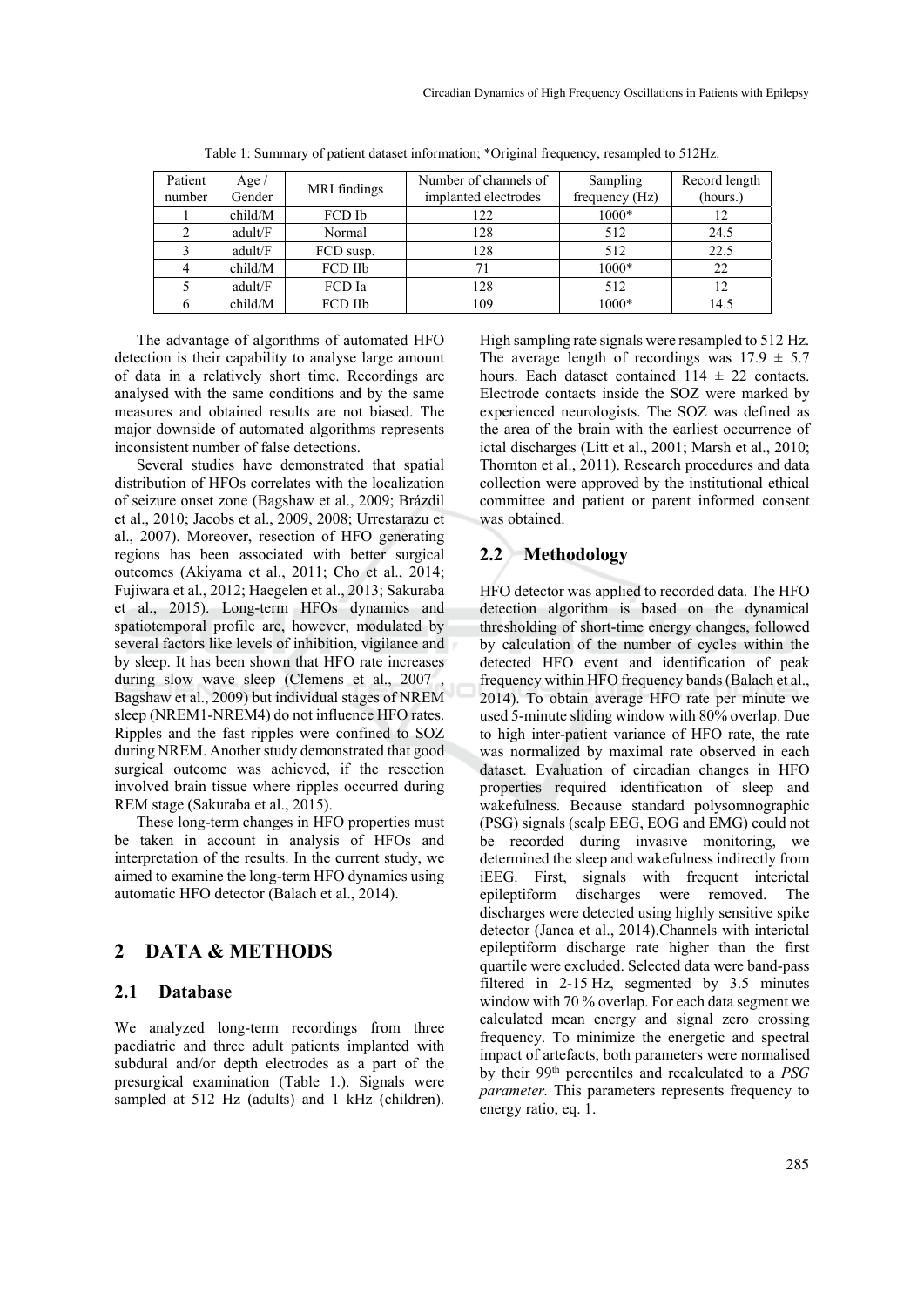

Figure 1: HFO rates in a one-day cycle in patient 3. Awake and sleeping stages were set manually according to HFO rates, daytime and PSG parameter. A) Mean HFO rate during day/night cycle. B, C) Example of HFO rates from selected brain structures. Electrode contacts were assigned to anatomical structures according to anatomical atlas (Eickhoff et al., 2005). Assignments were made manually from the CT/MRI co-registered images. D) Temporal profile of PSG parameter.

$$
PSG parameter = \frac{norm. frequency}{norm. energy}
$$
 (1)

During the NREM sleep, the normalised frequency decreases towards the lower frequencies from delta frequency band while the normalised energy increases. PSG values drop during the NREM stage and increase during REM sleep and wakefulness.

We manually identified wakefulness, REM and NREM from the PSG parameter. Due to difficult differentiation between REM sleep and awake states we classified them as a single awake+REM state. Utilizing automatic HFO detector we aimed to address following questions:

- 1) Does HFO rate varies between awake+REM and NREM states?
- 2) Does HFO rate in SOZ and outside display different circadian dynamics?
- 3) Does HFO rate correlates with localization of SOZ?

#### **3 RESULTS**

In total 833,199 HFO events were detected in 107.5 hours of iEEG data from all six patients. The normalised HFOs rates were significantly higher during NREM than in awake+REM state in 5/6 patients (*p*<0.05, Wilcoxon's test, Figure 2).



Figure 2: HFO rates in NREM and Awake+REM states in each patient (\**p*<0.05; \*\**p*<0.01; \*\*\**p*<0.001). Patient 2 *p*=0.1255.

HFO rates during Awake+REM state did not differ inside and outside SOZ. However, in NREM state HFO rates in SOZ significantly increased (*p*<0.001, Wilcoxon's test, Figure 3).

The most HFO active regions overlapped with the SOZ. Better overlap was observed during NREM (62.8±40%) than during awake+REM state  $(44.8 \pm 33.7\%)$ .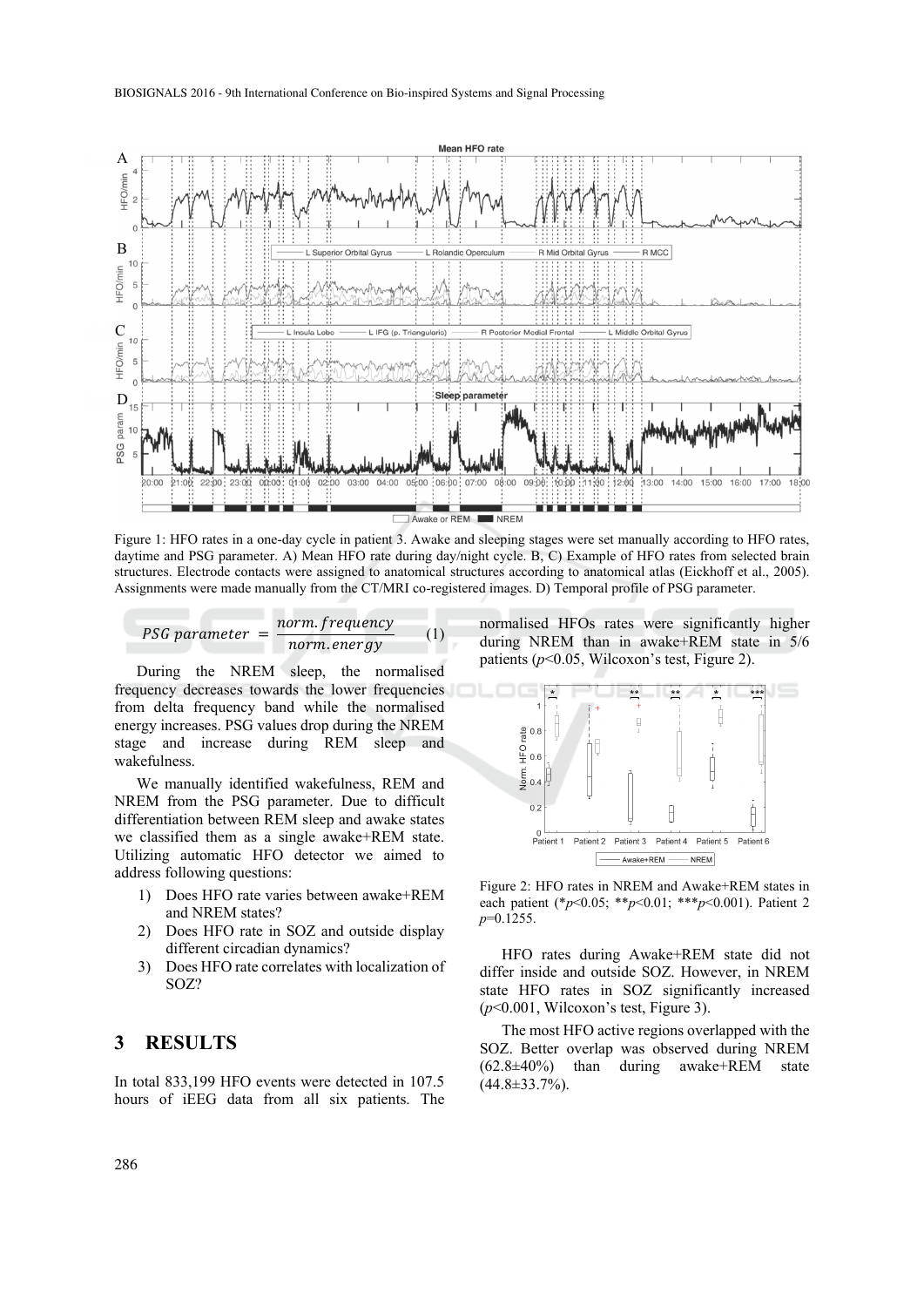

Figure 3: HFO rates significantly increased inside SOZ during NREM stages. (\*\*\**p*<0.001).

Table 2: Localization ability of channels with HFO maximal rates ( $> 75$  percentile).

| Patient       | Number of<br>channels in 4 <sup>th</sup><br>quartile | In/Total SOZ<br>contacts in<br>awake/REM | In/Total SOZ<br>contacts in<br><b>NREM</b> |
|---------------|------------------------------------------------------|------------------------------------------|--------------------------------------------|
|               | 28                                                   | 3/16(19%)                                | 6/16(38%)                                  |
| $\mathcal{D}$ | 29                                                   | 0/11(0%)                                 | 0/11(0%)                                   |
| 3             | 27                                                   | 17/23 (74%)                              | 20/23 (87%)                                |
| 4             | 16                                                   | 5/19(26%)                                | 10/19 (52%)                                |
| $\varsigma$   | 16                                                   | $3/4$ (75%)                              | $4/4(100\%)$                               |
| 6             | 27                                                   | 3/4(75%)                                 | $4/4(100\%)$                               |

In patient 2 we analyzed 14 days of iEEG recording to evaluate reliability of automated HFO analysis over very long time period (Figure 4). Processing of the whole dataset took 130 hours and 4,393,892 HFO events were detected. According to Zelmann et al., (2012), visual review of such dataset from HFO perspective would take approximately

258048 hours  $(\sim 29$  years) of human work. We observed the dynamical changes of HFO occurrence from the start of the recording. The HFO rate was stable in majority of brain structures and displayed circadian fluctuations. However, in left middle temporal gyrus HFO rates were progressively increasing. After day 8, the HFO rates were stable in all studied structures, but the quality of signal deteriorated due to increased number artefacts leading to higher number of false detections.

### **4 DISCUSSION**

In this study we have demonstrated reliability of automatic HFO detection in the analysis of long-term intracranial recordings in humans. Utilization of automatic detectors is able to reveal circadian and long-term dynamics of HFO rate. Obtained results can foster practical implementation of automatic HFO detecting algorithms into presurgical examination, dramatically decrease human labour and increase the information yield of HFOs (Zelmann et al., 2012).

This study demonstrates the importance of understanding of long-term spatiotemporal dynamics of HFO rates for appropriate interpretation of the obtained results. Dynamical changes in HFO rates during NREM sleep inside and outside can provide better localizing information about SOZ than recordings obtained during the REM sleep or wakefulness (Clemens et al., 2007; Bagshaw et al., 2009; Sakuraba et al., 2015).



Figure 4: HFO rate analysis of continuous 14 day recordings. Mean HFO rate across all implanted electrodes and rates from electrodes which are inside three chosen anatomy structures. Dashed vertical lines are marks of midnights.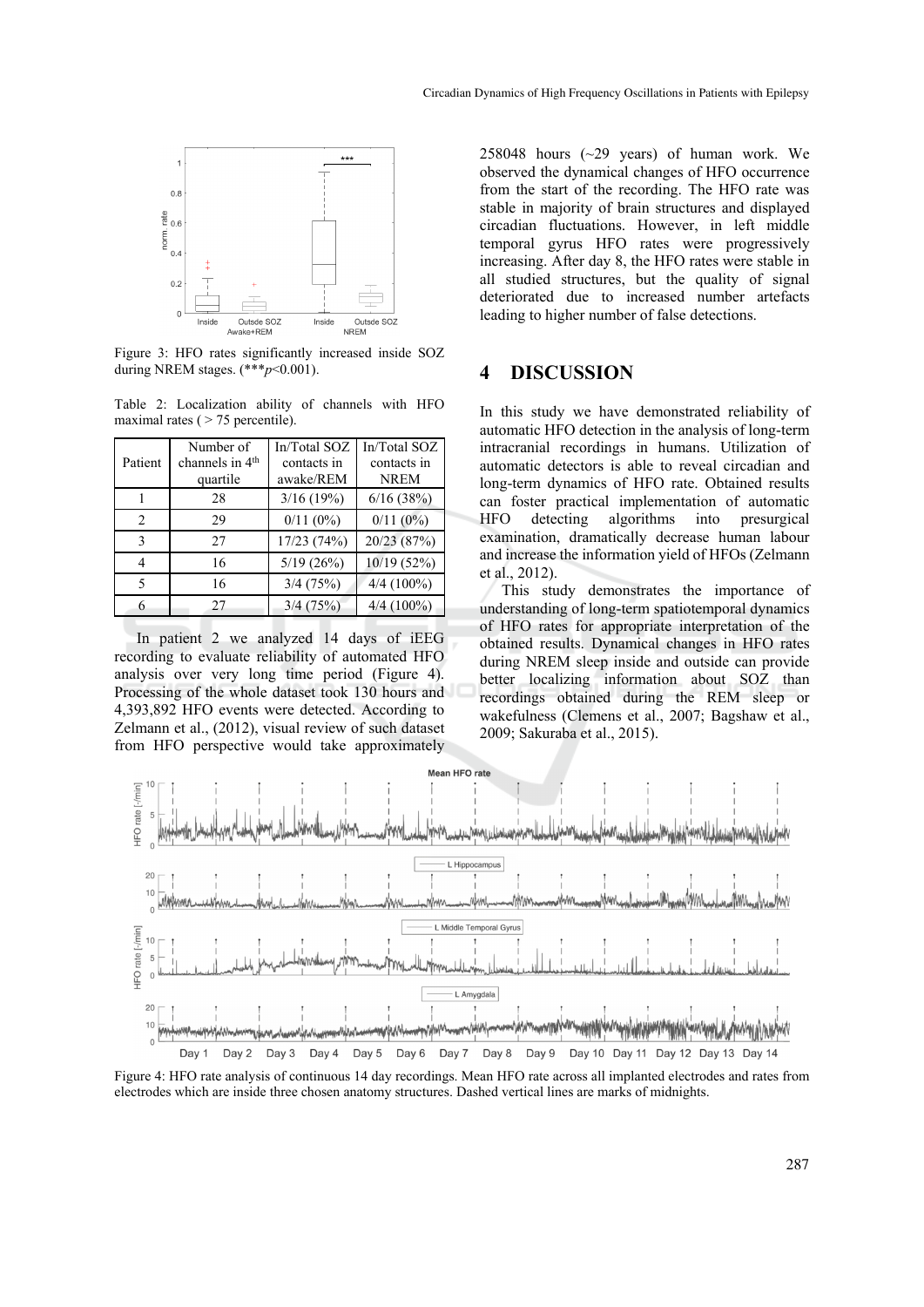Application of the analysis to data with very long duration revealed fast dynamical changes of HFO rate in respect to circadian rhythms, but also slow ultradian changes which may reflect various phenomena like effect of anaesthesia, changes medication, changes in neurotransmitter and neuromodulator systems, propensity to generate seizures and tissue response to implanted electrodes (Haut, 2006; Zijlmans et al., 2009). Future studies focused on HFOs will be required to gain insight into the mechanisms responsible for long-term changes in HFOs dynamics.

Implemented method of sleep and wakefulness estimation from iEEG records is not optimal and must be also considered when interpreting result of the current study. Combination of EOG and EMG channels with iEEG may substantially increase the specificity of the PSG parameter to discriminate each brain states.

#### **ACKNOWLEDGEMENTS**

This study was supported by the grants, SGS15/198/OHK3/3T/13, the Ministry of Health of the Czech Republic (NT/13357, NT/14489-3), AZV 15-29835A), Neuron Fund for Support of Science (001/2012) and the Czech Science Foundation (GACR 14-02634S).

#### TECHNO SCIENCE *A*ND

### **REFERENCES**

- Akiyama, T. et al., 2011. Focal resection of fast ripples on extraoperative intracranial EEG improves seizure outcome in pediatric epilepsy. *Epilepsia*, 52(10), pp.1802–1811.
- Bagshaw, A.P. et al., 2009. Effect of sleep stage on interictal high-frequency oscillations recorded from depth macroelectrodes in patients with focal epilepsy. *Epilepsia*, 50(4), pp.617–628.
- Balach, J. et al., 2014. Comparison of algorithms for detection of high frequency oscillations in intracranial EEG. In *2014 IEEE International Symposium on Medical Measurements and Applications (MeMeA)*. 2014 IEEE International Symposium on Medical Measurements and Applications (MeMeA). pp. 1–4.
- Bragin, A. et al., 2002. Interictal high-frequency oscillations (80–500Hz) in the human epileptic brain: Entorhinal cortex. *Annals of Neurology*, 52(4), pp.407– 415.
- Brázdil, M. et al., 2010. Interictal high-frequency oscillations indicate seizure onset zone in patients with focal cortical dysplasia. *Epilepsy Research*, 90(1–2), pp.28–32.
- Cho, J.R. et al., 2014. Resection of individually identified high-rate high-frequency oscillations region is associated with favorable outcome in neocortical epilepsy. *Epilepsia*, 55(11), pp.1872–1883.
- Clemens, Z. et al., 2007. Temporal coupling of parahippocampal ripples, sleep spindles and slow oscillations in humans. *Brain*. Available at: http://brain.oxfordjournals.org/content/early/2007/07/0 5/brain.awm146 [Accessed October 5, 2015].
- Crépon, B. et al., 2010. Mapping interictal oscillations greater than 200 Hz recorded with intracranial macroelectrodes in human epilepsy. *Brain*, 133(1), pp.33–45.
- Eickhoff, S. et al., 2005, A new SPM toolbox for combining probabilistic cytoarchitectonic maps and functional imaging data. *NeuroImage* 25(4), pp. 1325-1335.
- Fujiwara, H. et al., 2012. Resection of ictal high-frequency oscillations leads to favorable surgical outcome in pediatric epilepsy. *Epilepsia*, 53(9), pp.1607–1617.
- Haegelen, C. et al., 2013. High-frequency oscillations, extent of surgical resection, and surgical outcome in drug-resistant focal epilepsy. *Epilepsia*, 54(5), pp.848– 857.
- Haut, S.R., 2006, Seizure clustering. *Epilepsy & Behavior*, 8(1), pp.50-55.
- Jacobs, J. et al., 2009. High frequency oscillations in intracranial EEGs mark epileptogenicity rather than lesion type. *Brain*, 132(4), pp.1022–1037.
- Jacobs, J. et al., 2008. Interictal high-frequency oscillations (80–500 Hz) are an indicator of seizure onset areas independent of spikes in the human epileptic brain. *Epilepsia*, 49(11), pp.1893–1907.
- Jacobs, J. et al., 2010, High frequency electroencephalographic oscillations correlate with outcome of epilepsy surgery. *Ann Neurology,* 67, pp.209-220.
- Janca, R. et al., 2014. Detection of Interictal Epileptiform Discharges Using Signal Envelope Distribution Modelling: Application to Epileptic and Non-Epileptic Intracranial Recordings. *Brain Topography*, 28(1), pp.172–183.
- Kerber, K. et al., 2013. High frequency oscillations mirror disease activity in patients with focal cortical dysplasia. *Epilepsia,* 54(8), pp.1428-1436.
- Litt, B. et al., 2001. Epileptic Seizures May Begin Hours in Advance of Clinical Onset: A Report of Five Patients. *Neuron*, 30(1), pp.51–64.
- Marsh, E.D. et al., 2010. Interictal EEG spikes identify the region of electrographic seizure onset in some, but not all, pediatric epilepsy patients. *Epilepsia*, 51(4), pp.592–601.
- Sakuraba, R. et al., 2015. High frequency oscillations are less frequent but more specific to epileptogenicity during rapid eye movement sleep. *Clinical Neurophysiology: Official Journal of the International Federation of Clinical Neurophysiology*.
- Staba, R.J. et al., 2002. Quantitative analysis of highfrequency oscillations (80-500 Hz) recorded in human epileptic hippocampus and entorhinal cortex. *Journal of Neurophysiology*, 88(4), pp.1743–1752.